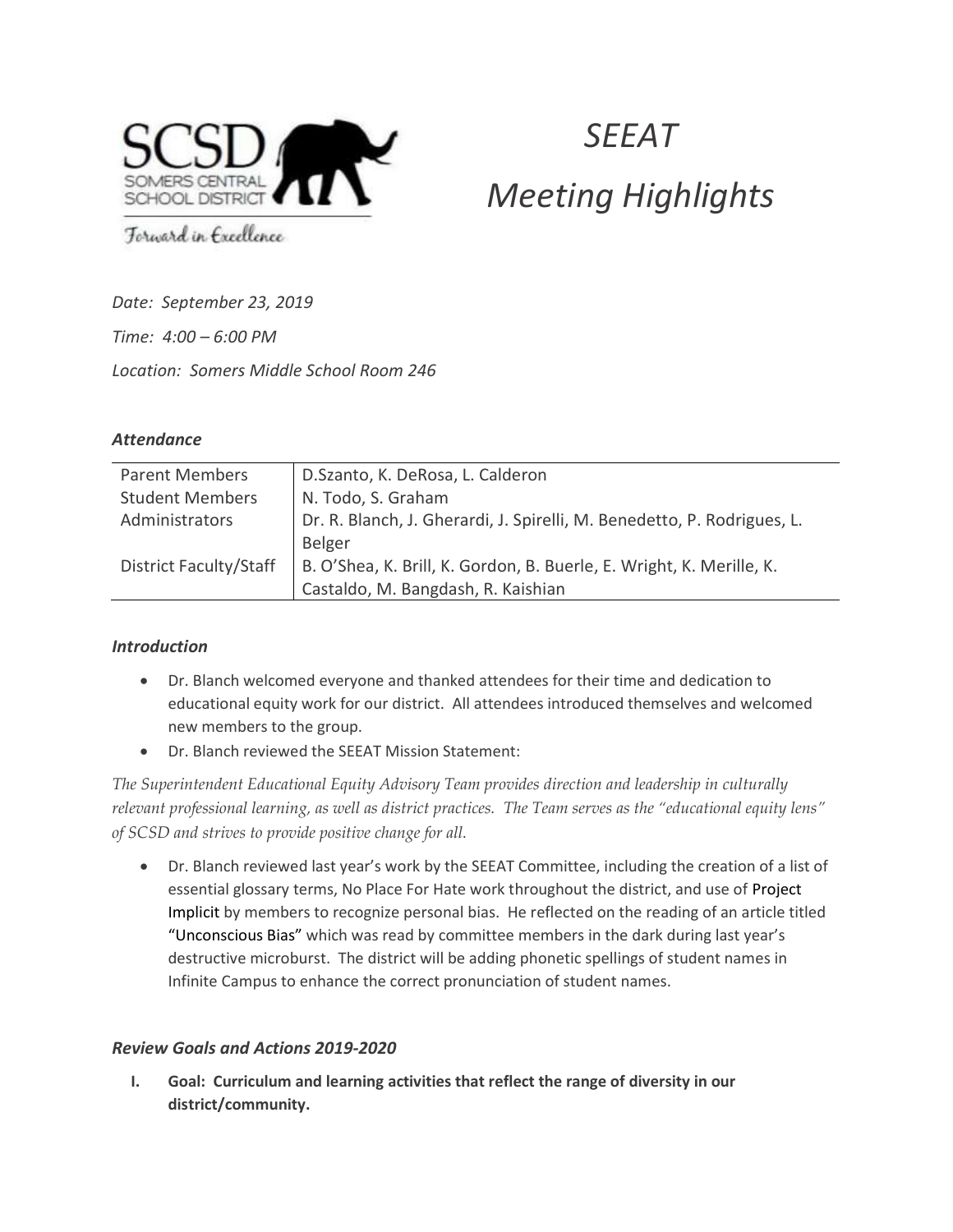M. Benedetto discussed the aligning of the Social Justice Standards to read aloud books and activities done at the elementary level to assist students in seeing themselves and their world reflected in literature. They are continuing to look for new books to continue building their libraries. K. Merille discussed The Name Jar and using it to have students share the story of their names. In order to raise awareness and display approaches to what and how we are teaching educational equity, updates to curriculum maps is an ongoing process throughout the district. Several teachers and administrators from SMS and the district will be attending a MYP workshop in Charlotte in November on Learning Diversity and Inclusion. There are approximately 50-60 peer leaders currently at SHS and the district is planning additional peer leadership training opportunities.

- II. Goal: Develop organization structure that reflects the collective value of educational equity Dr. Blanch discussed review of the current code of conduct to ensure equitable practices match the values of SCSD. For example, how to address bias related comments and determine if there are differing levels of bias like vaping issues (tobacco vs. marijuana). B. O'Shea asked about the review of dress codes. Hiring practices are being examined to increase diversity. For example, review of where we are posting outside of OLAS. The sorting process of applications was mentioned as a piece to review. P. Rodriguez shared recruitment information from a school district in Oregon that uses language that promotes candidates to apply for a job in their district even if a potential candidate doesn't feel they meet every qualification listed. Discussion also revolved around improvement of parent communication. The district has purchased a transmitter system to use for translation purposes. Student involvement in providing translation using the transmitter system during concerts, large meetings, etc. is a goal for the year. The SCSD website can translate all the site pages to multiple languages. The potential for the website to be able to also read the website in multiple languages is being explored. The SCSD new phone system provides a Spanish option.
- III. Goal: Provide professional learning opportunities that enhance the knowledge and skills of our faculty, staff, and families to better meet the needs of our diverse learning community This year all our schools are implementing lessons based on the district-wide read book Schooltalk to explore what we say about and to students. Dr. O. Dibinga will be returning to presenting to faculty/staff on October 15. Then district is exploring the possibility of recording his presentation for the community to view; information will follow regarding access to the presentation. Positive feedback was shared regarding his previous visit to SHS. He successfully opened the eyes of students regarding bias and the evolving world of diversity. At SHS, 11<sup>th</sup> grade Sociology lessons centered around Native American culture and involved Spanish teachers. N. Todo, a student from SHS, expressed interest in assisting with cultural training and felt other students could benefit from reading personal essays centered on culture. The district wants to research providing conversational Spanish and cultural training to staff and faculty. Parent committee members would like parents from the community to be involved in